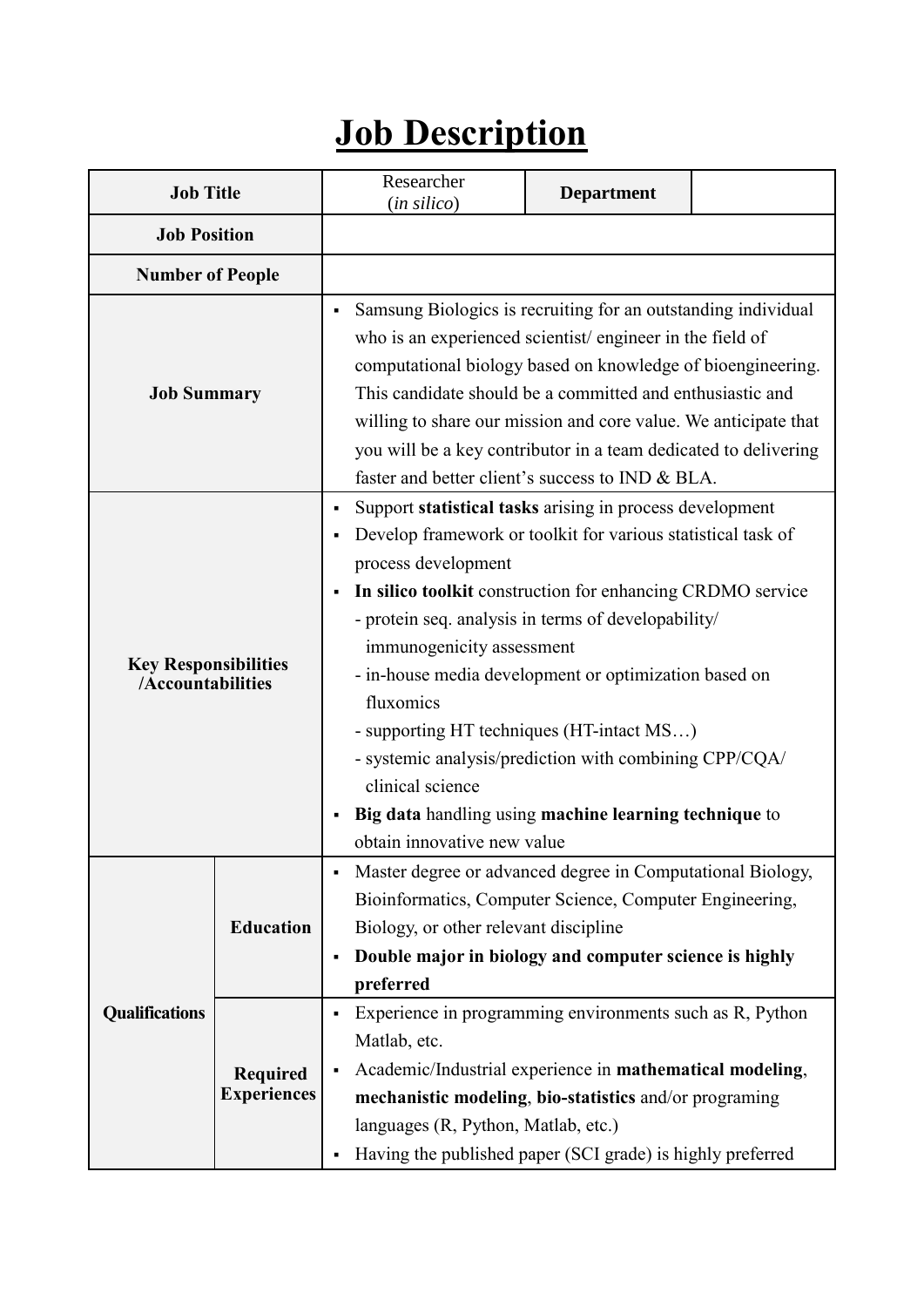|                                        |                            | Comprehensive knowledge of systems biology and/or                           |  |
|----------------------------------------|----------------------------|-----------------------------------------------------------------------------|--|
|                                        | Knowledge/<br><b>Skill</b> | computational biology                                                       |  |
|                                        |                            | Good skill of statistical approach (OFAT, RSM, MVDA, etc)                   |  |
|                                        |                            | Good skill of mathematical modeling                                         |  |
|                                        |                            | Good programming language skills                                            |  |
|                                        |                            | Good communication skill with in-depth scientific insight to                |  |
|                                        |                            | collaborate with other experts                                              |  |
|                                        |                            | Understanding manufacturing process development and                         |  |
|                                        |                            | industrial practice of biopharmaceuticals is preferred                      |  |
| <b>Target</b><br>Company               |                            | Target domestic academia : 생명화학공학과 또는                                       |  |
|                                        |                            | 바이오뇌공학과                                                                     |  |
| Department<br><b>Current Condition</b> |                            | Urgently needing experienced people for launching new research<br>projects. |  |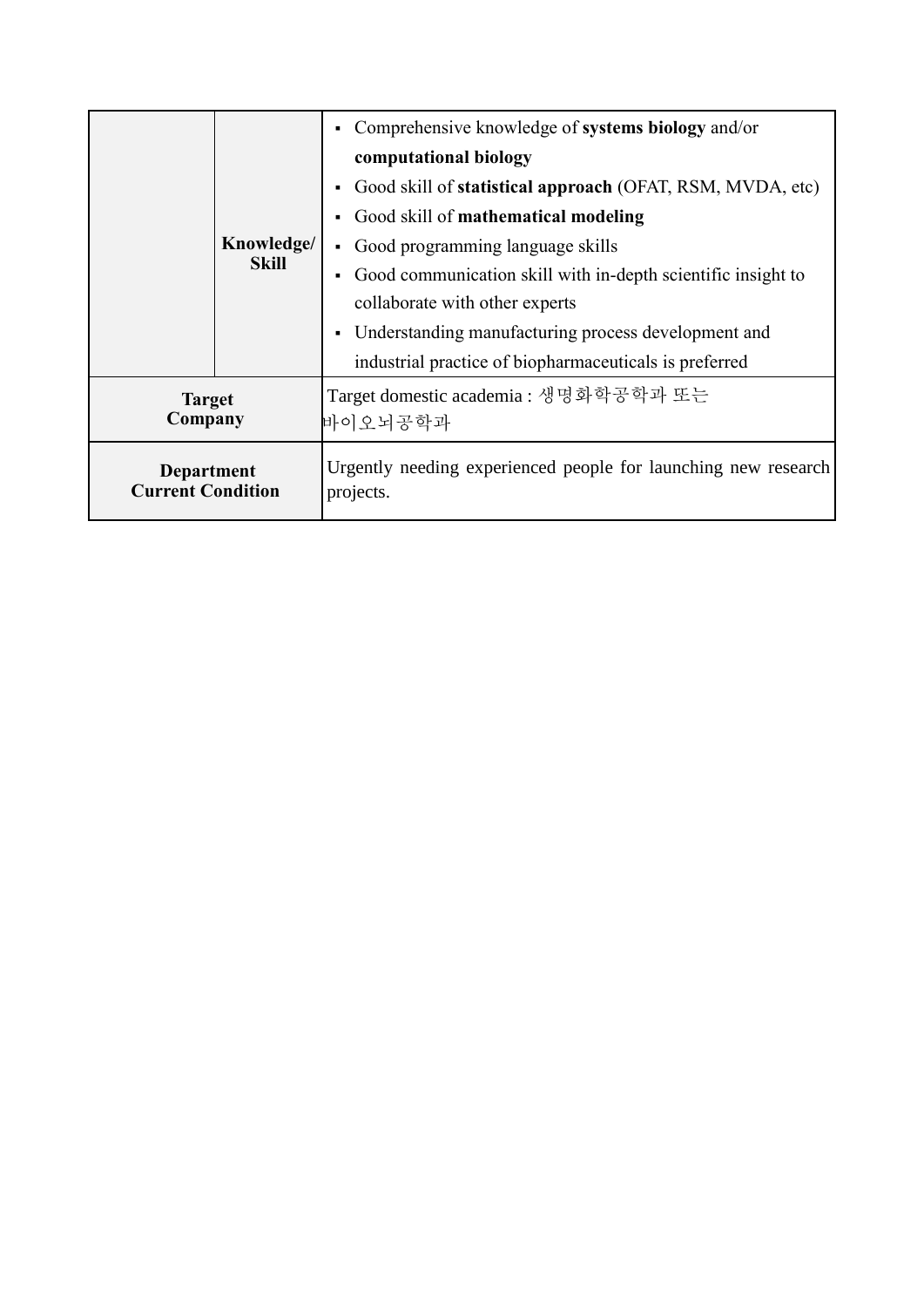## **Job Description**

| <b>Job Title</b>                                 |                                       | Researcher<br>(Multi-specific antibody<br>platform)                                                                                                                                                                                                                                                                                                                                                                                                                                                                                                                                                                                                   | <b>Department</b> |  |
|--------------------------------------------------|---------------------------------------|-------------------------------------------------------------------------------------------------------------------------------------------------------------------------------------------------------------------------------------------------------------------------------------------------------------------------------------------------------------------------------------------------------------------------------------------------------------------------------------------------------------------------------------------------------------------------------------------------------------------------------------------------------|-------------------|--|
| <b>Job Position</b>                              |                                       |                                                                                                                                                                                                                                                                                                                                                                                                                                                                                                                                                                                                                                                       |                   |  |
| <b>Number of People</b>                          |                                       |                                                                                                                                                                                                                                                                                                                                                                                                                                                                                                                                                                                                                                                       |                   |  |
| <b>Job Summary</b>                               |                                       | • Samsung Biologics is looking for highly motivated scientist<br>with experience in antibody platform technology development.<br>The scientist will research/develop new platform technology<br>with implementing cutting-edge molecular biology and<br>bioassay for the development of optimal antibody structure and<br>screening assays. The scientist will be involved in all activities<br>of a team, including cloning, assay design & development and<br>data analysis, and mechanism of action studies for developing<br>new platform technology                                                                                              |                   |  |
| <b>Key Responsibilities</b><br>/Accountabilities |                                       | Implement new technologies that allows to improve the<br>company's value or conventional practice for better efficiency<br>Do hands-on lab works: DNA cloning, cell culture and<br>maintenance, physio-chemistry analysis and another molecular<br>biology experiments<br>Develop screening assays to identify purpose-fit molecule<br>Establish and qualify MoA-based functional assays and<br>characterization testing<br>Resolve raw data and summarize technical consequence with<br>in-depth scientific insight<br>Create technical report and relative documentation<br>Constantly survey and report the trends of cutting-edge<br>technologies |                   |  |
|                                                  | <b>Education</b>                      | Master degree or advanced degree in (Molecular) Biology,<br>٠<br>Biochemistry, Genetic engineering, Protein engineering, Life<br>science or other relevant discipline                                                                                                                                                                                                                                                                                                                                                                                                                                                                                 |                   |  |
| <b>Qualifications</b>                            | <b>Required</b><br><b>Experiences</b> | Experience in in biopharmaceutical industry.<br>Candidate who has a high-graded publication regarding<br>٠<br>antibody/antibody-derivatives engineering is highly preferred                                                                                                                                                                                                                                                                                                                                                                                                                                                                           |                   |  |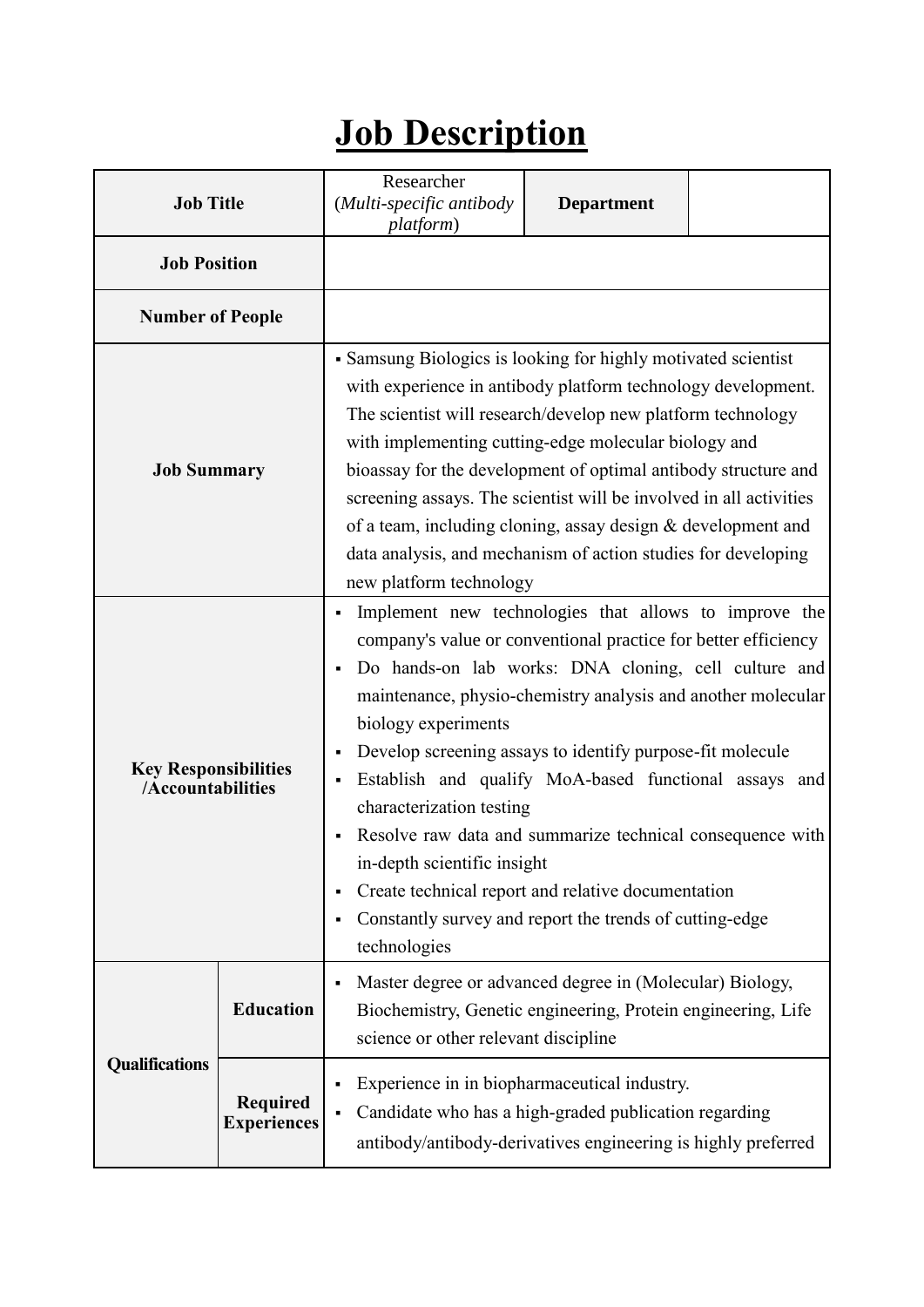|                                        | Knowledge/<br><b>Skill</b> | • Comprehensive knowledge of antibody engineering.<br>Good communication skill with in-depth scientific insight to<br>collaborate with other experts<br>• Understanding manufacturing process development and<br>industrial practice of biopharmaceuticals is preferred |  |
|----------------------------------------|----------------------------|-------------------------------------------------------------------------------------------------------------------------------------------------------------------------------------------------------------------------------------------------------------------------|--|
| <b>Target Company</b>                  |                            |                                                                                                                                                                                                                                                                         |  |
| Department<br><b>Current Condition</b> |                            |                                                                                                                                                                                                                                                                         |  |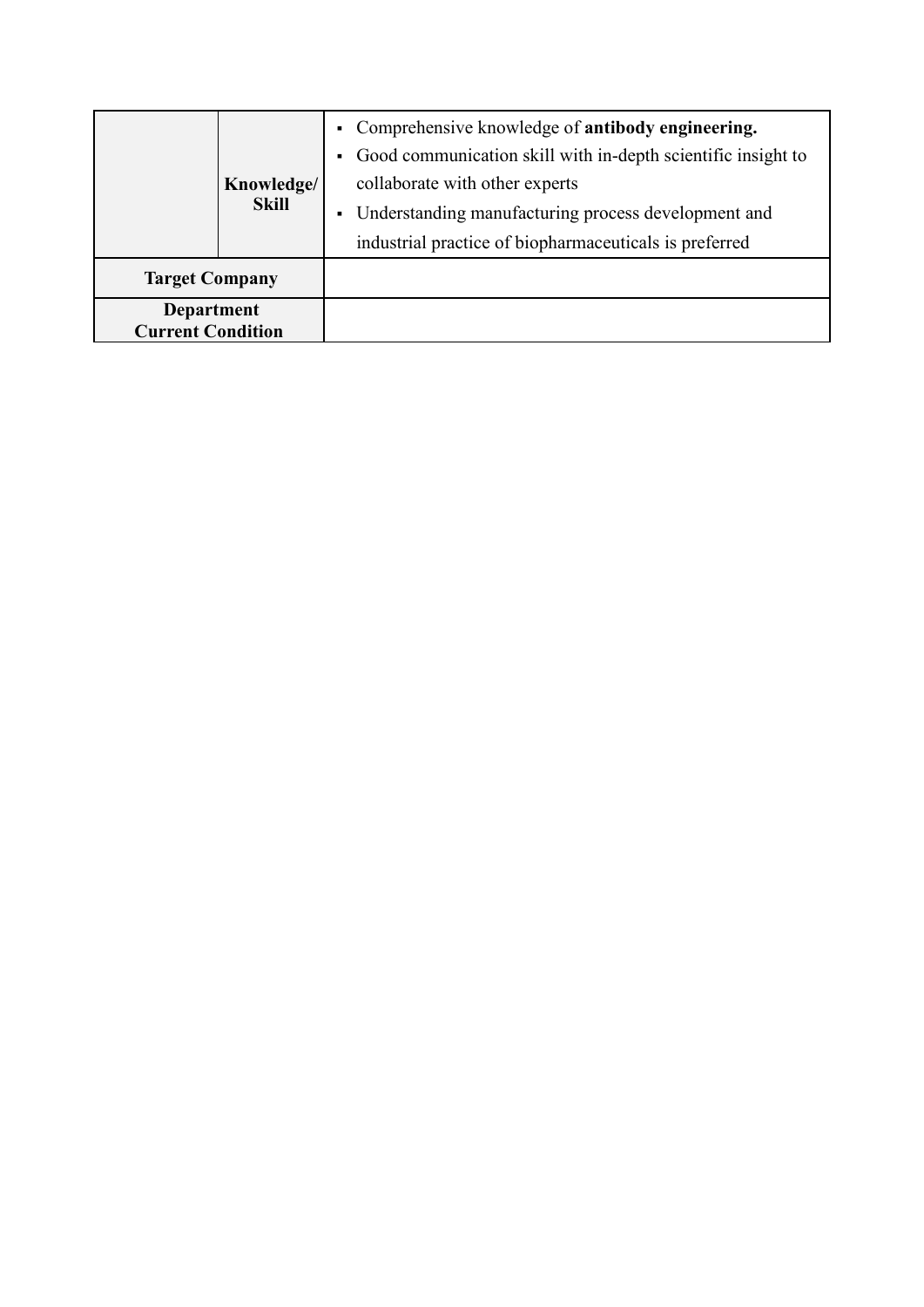## **Job Description**

| <b>Job Title</b>                                 |                                       | Process Scientist                                                                                                                                                                                                                                                                                                                                                                                               | <b>Department</b> |  |
|--------------------------------------------------|---------------------------------------|-----------------------------------------------------------------------------------------------------------------------------------------------------------------------------------------------------------------------------------------------------------------------------------------------------------------------------------------------------------------------------------------------------------------|-------------------|--|
| <b>Job Position</b>                              |                                       |                                                                                                                                                                                                                                                                                                                                                                                                                 |                   |  |
| <b>Number of People</b>                          |                                       |                                                                                                                                                                                                                                                                                                                                                                                                                 |                   |  |
| <b>Job Summary</b>                               |                                       | Samsung Biologics is recruiting for an outstanding individual<br>who is an experienced scientist/engineer in the field of<br>biopharmaceutical industry. This candidate should be a<br>committed and enthusiastic and willing to share our mission<br>and core value. We anticipate that you will be a key contributor<br>in a team dedicated to delivering faster and better client's<br>success to IND & BLA. |                   |  |
| <b>Key Responsibilities</b><br>/Accountabilities |                                       | Create and develop a new platform technology for improving<br>٠<br>practices of process development<br>Create documentation of development report<br>٠<br>Actively collaborate with another Parts/Teams of process<br>п<br>development to innovate practices<br>Conduct hands-on experiments to make up platform technology<br>٠<br>(USP, DSP, Analytics, Formulation)                                          |                   |  |
| <b>Education</b>                                 |                                       | Ph. D or Master degree in the related to Biology, Chemical<br>٠<br>Engineering, Pharmacology, Medical Science, or another<br>Biopharmaceutical-related Science/Engineering                                                                                                                                                                                                                                      |                   |  |
| <b>Qualifications</b>                            | <b>Required</b><br><b>Experiences</b> | More than 3 years of experience in biopharmaceutical industry,<br>٠<br>including manufacturing process development (USP, DSP,<br>Formulation, Analytics, Quality Management)<br>Experience of IND or BLA filing for biologics development as<br>a CMC developer is preferred<br>Experience of process development based on DoE or other<br>٠<br>statistics                                                      |                   |  |
|                                                  | Knowledge/<br><b>Skill</b>            | Good communication skill with in-depth scientific insight to<br>٠<br>collaborate with other experts and colleagues<br>Smart people who can do comprehensive thinking<br>٠                                                                                                                                                                                                                                       |                   |  |